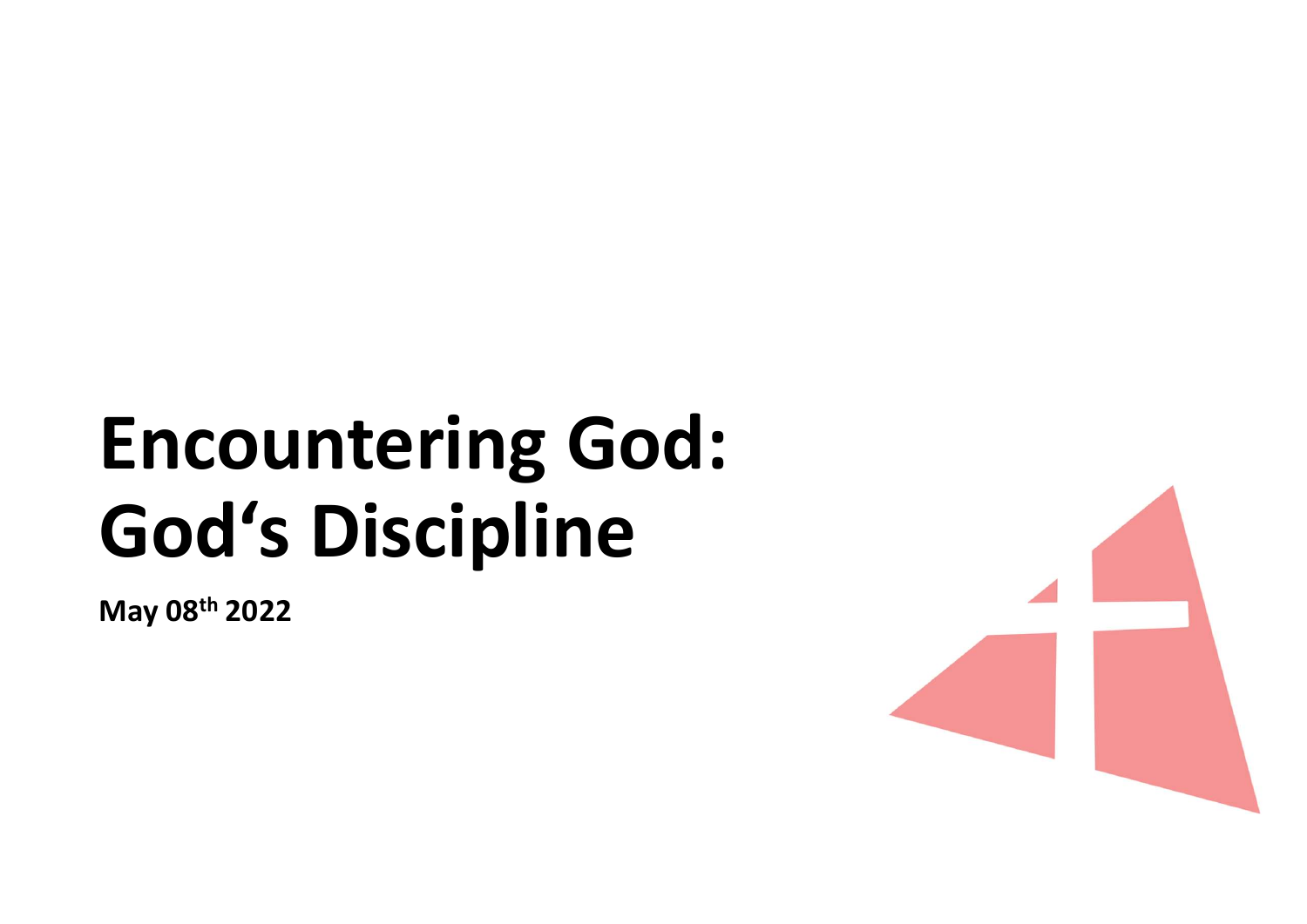#### Our Series

#### o Encountering God

#### o Forgiveness

- Receiving forgiveness from God
- Extending forgiveness to others

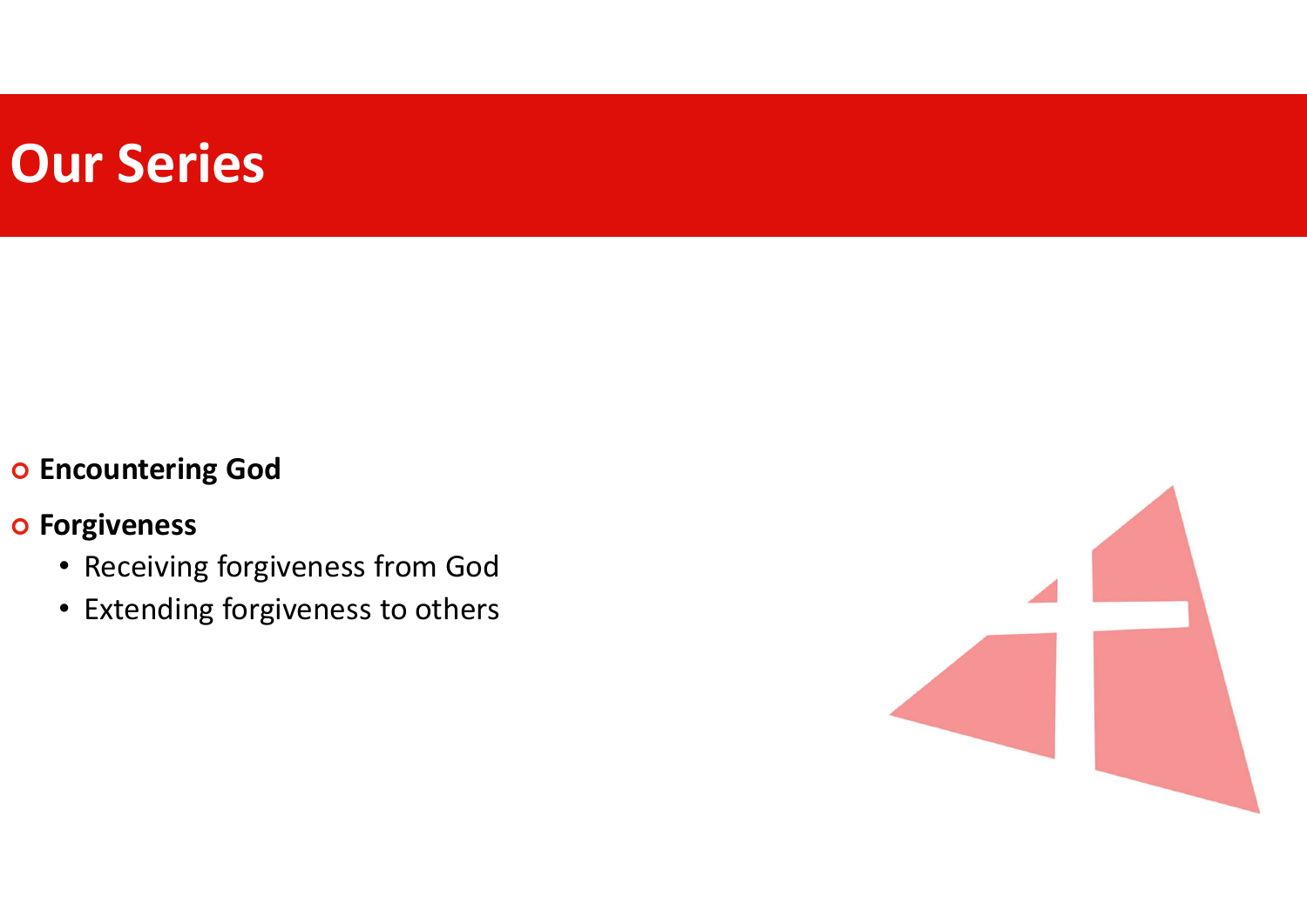## Our Focus today

o God's discipline

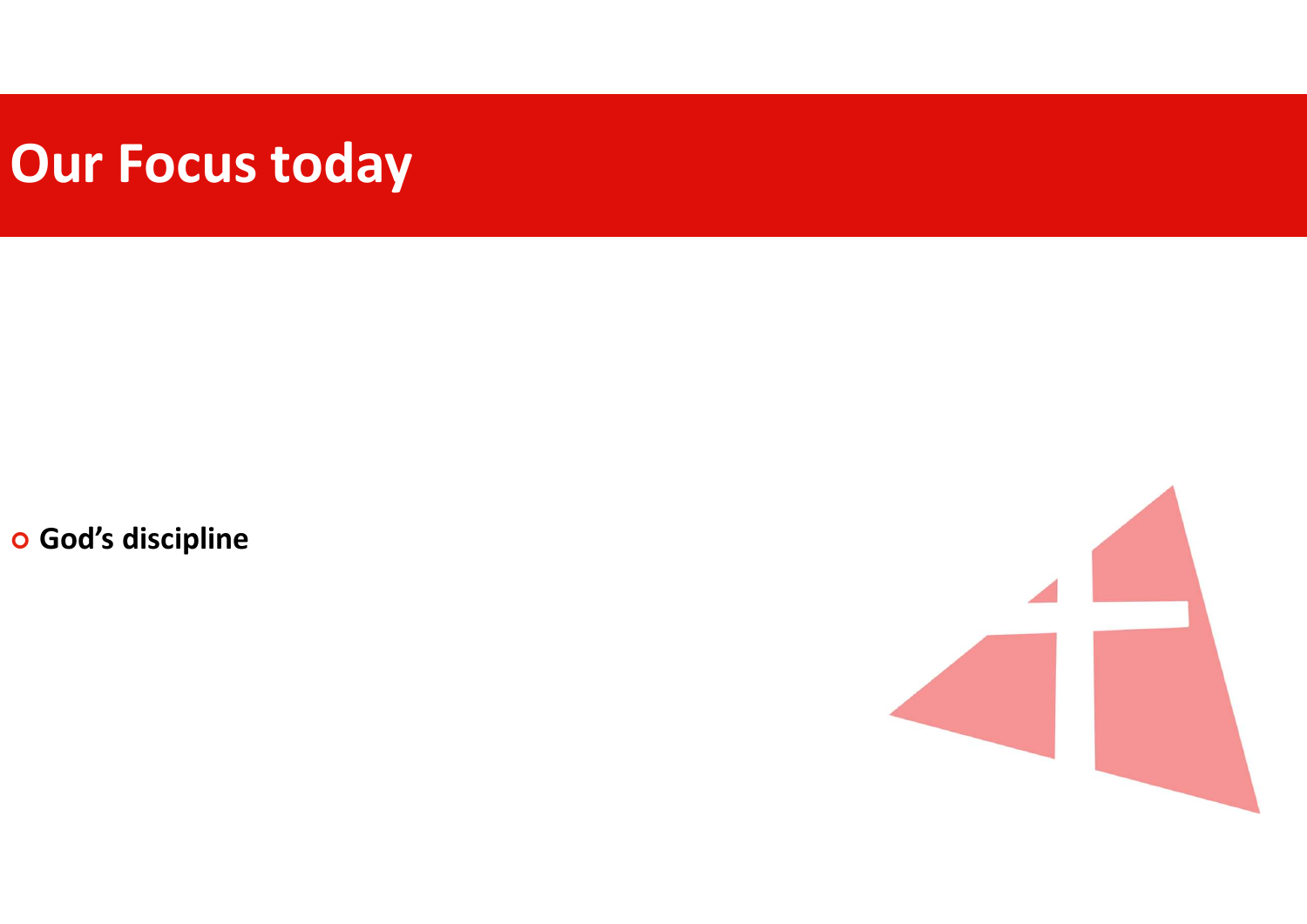#### Our Text

Hebrews 12:5-8 And you have forgotten the exhortation which speaks unto you as unto children, My son, despise not the chastening of the Lord, nor faint when you are rebuked of him: For whom the Lord loves he chastens, and scourges every son whom he receives. If you endure chastening, God deals with you as with sons; for what son is he whom the father chastens not? But if you be without chastisement, of which all are partakers, then are you illegitimate children, and not sons.

Proverbs 3:11-12 My son, despise not the chastening of the LORD; neither be weary of his correction: For whom the LORD loves he corrects; even as a father the son in whom he delights.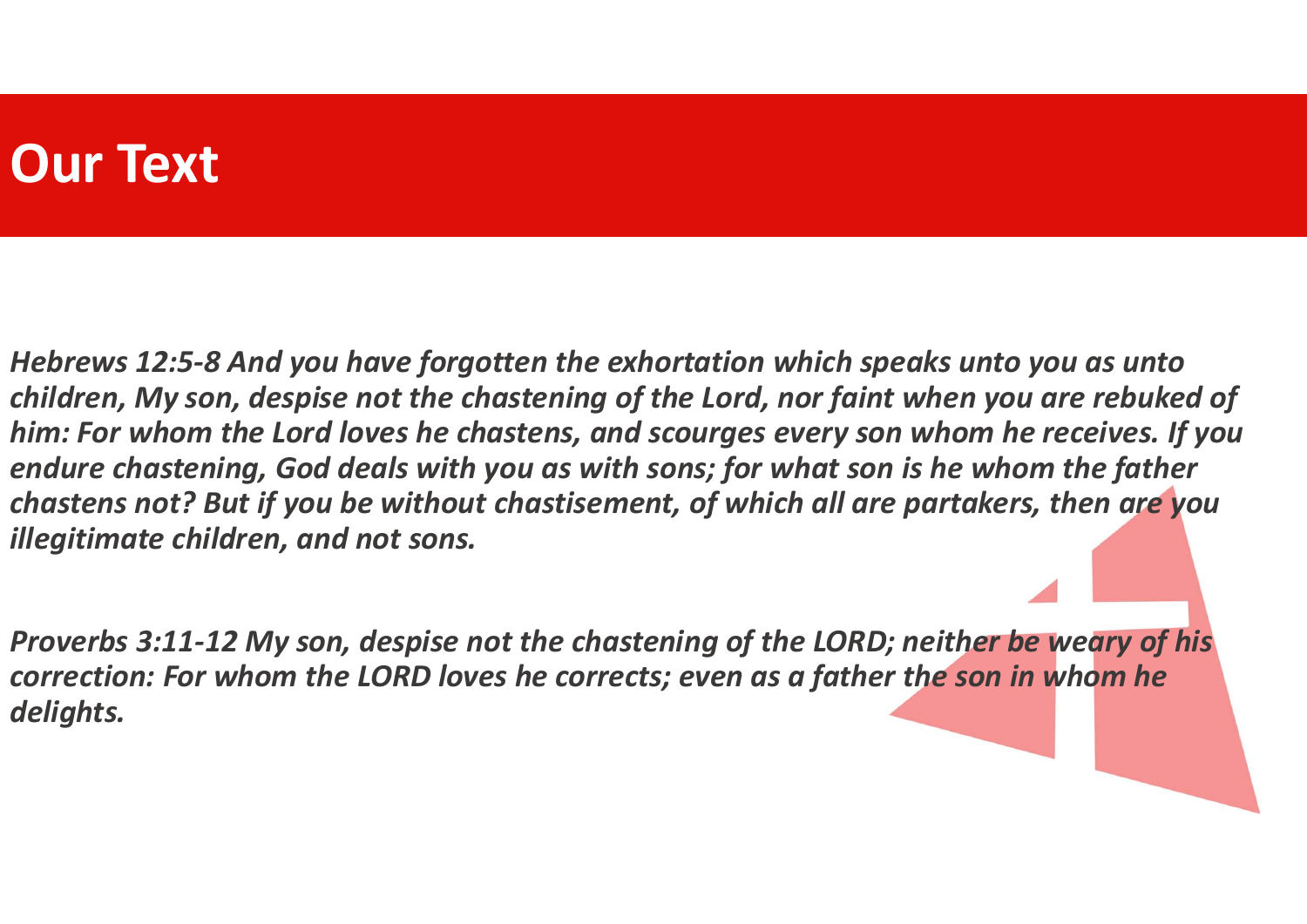# Some Key Truths about God's Discipline

- o Discipline is a way God expresses His love for us
- Discipline is evidence of our identity as Children of God

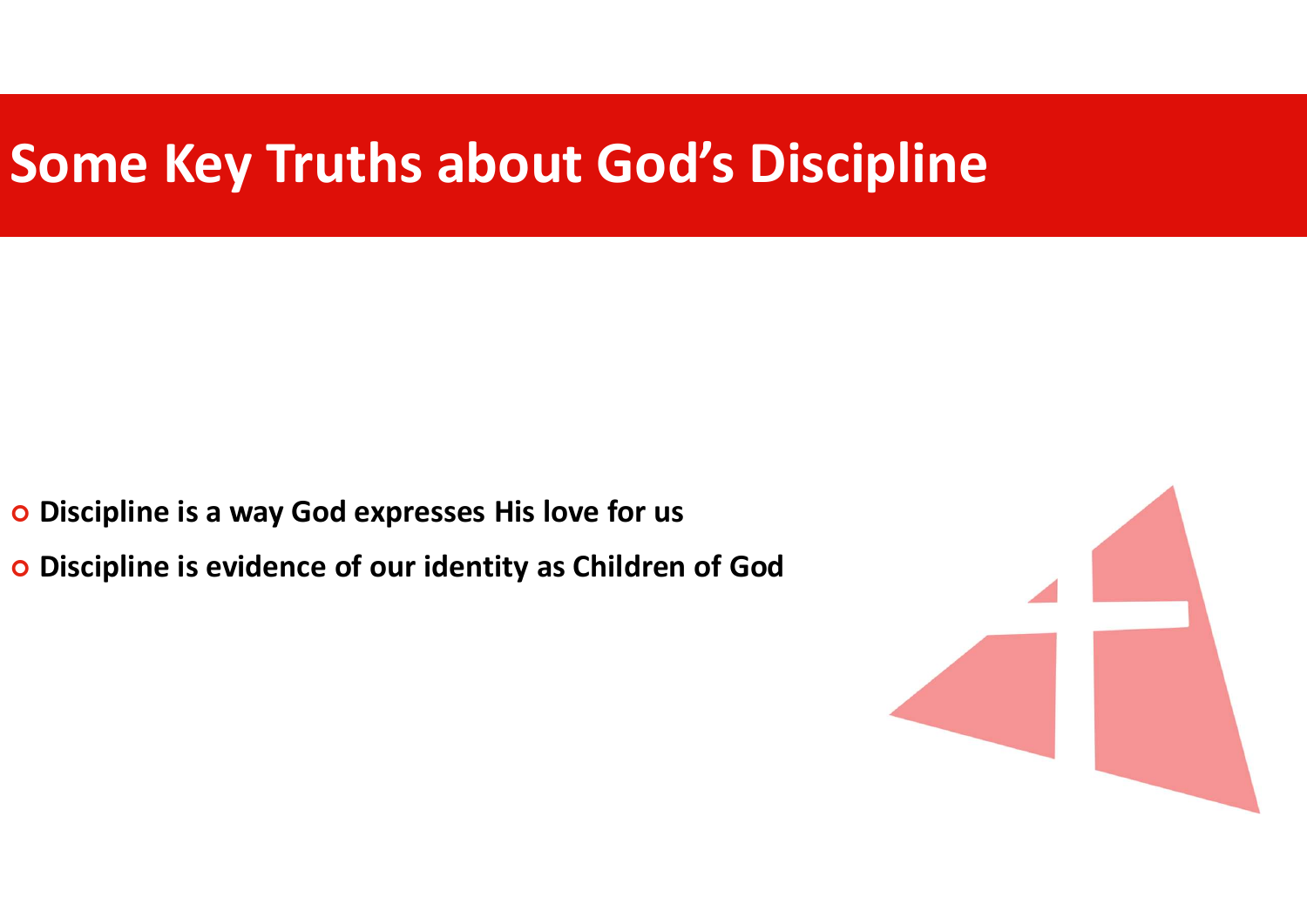# The Result of Discipline

- God's discipline is unpleasant for the moment
- God's discipline is a blessing to us long term

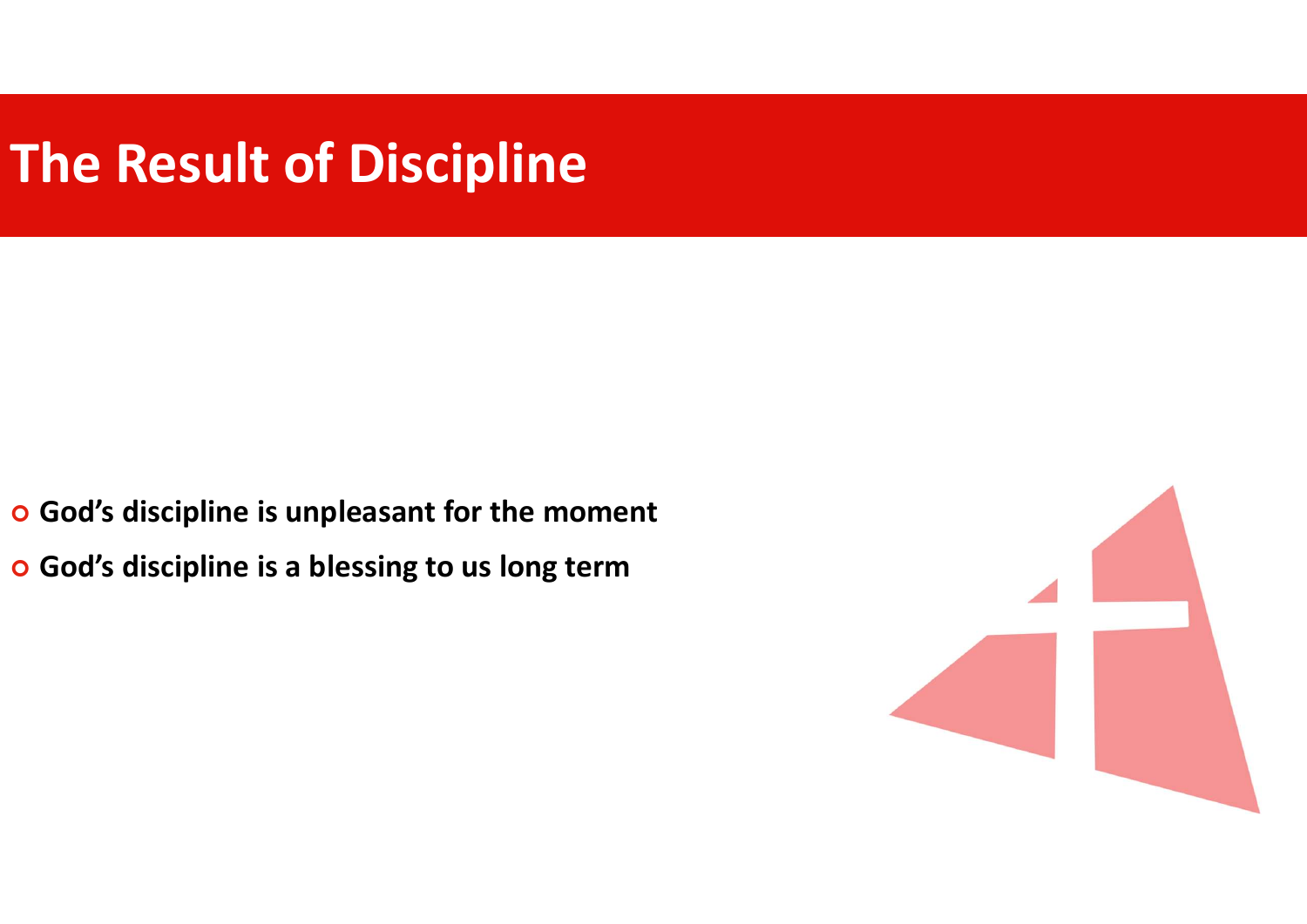# An important distinction

#### o Discipline vs. Punishment

- Punishment is AGAINST us
- Discipline is FOR us

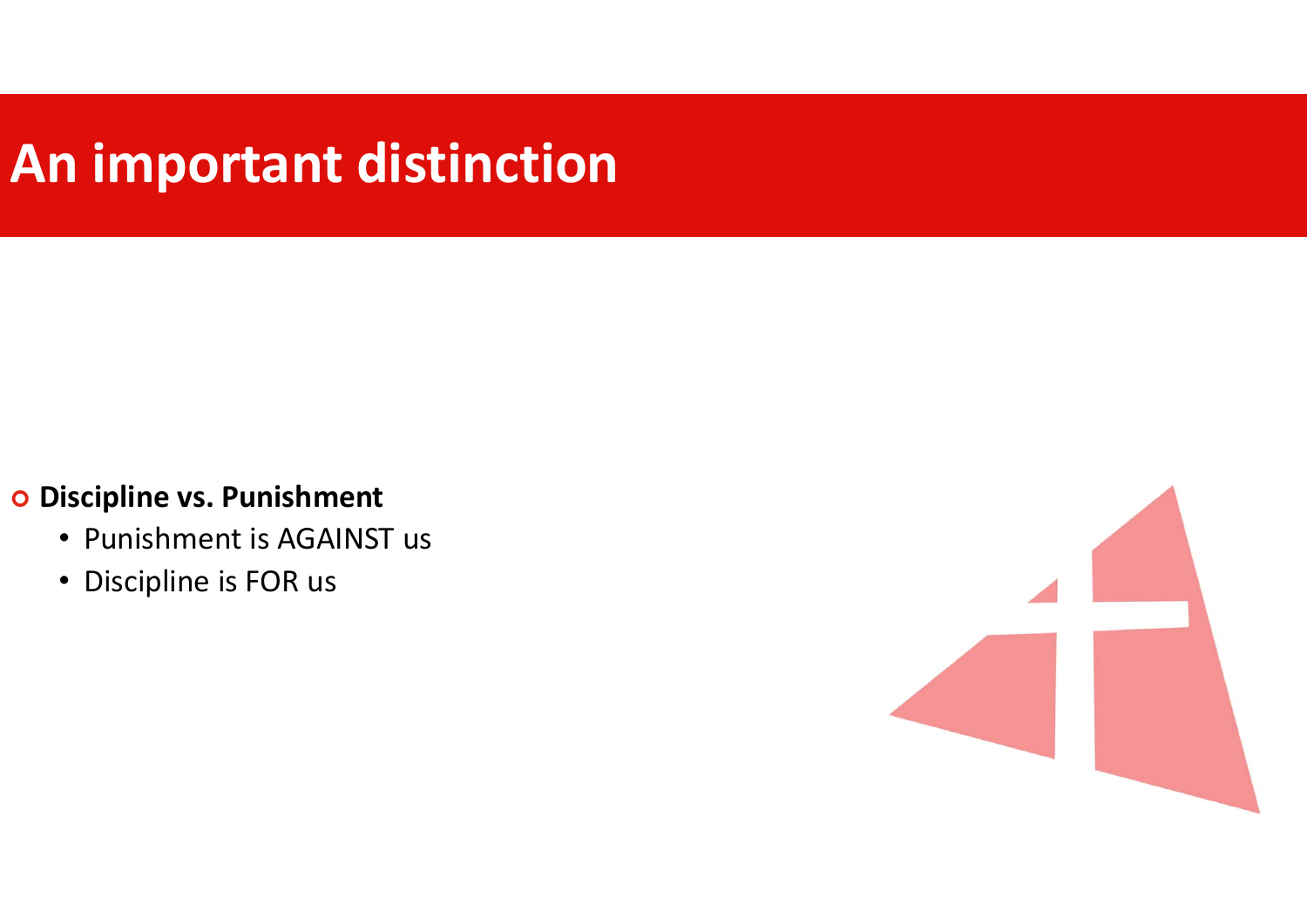## Some more important details

- There is no contradiction between forgiveness from God and discipline from God
- o Satan tries to lie to us by confusing discipline and punishment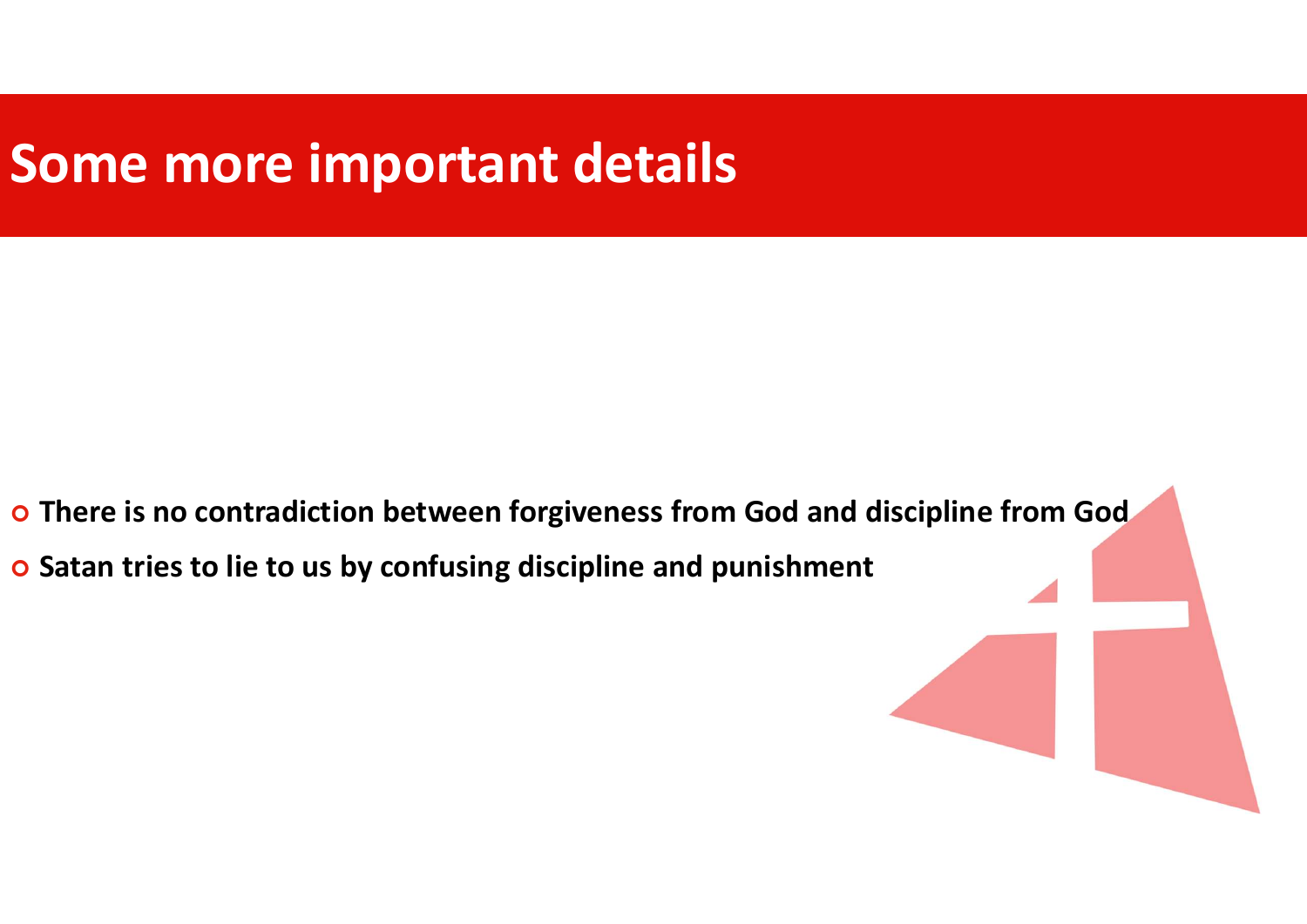# One last point

o Not every time we suffer it is because of God's discipline

• Think about Moses, Elijah, Job,…

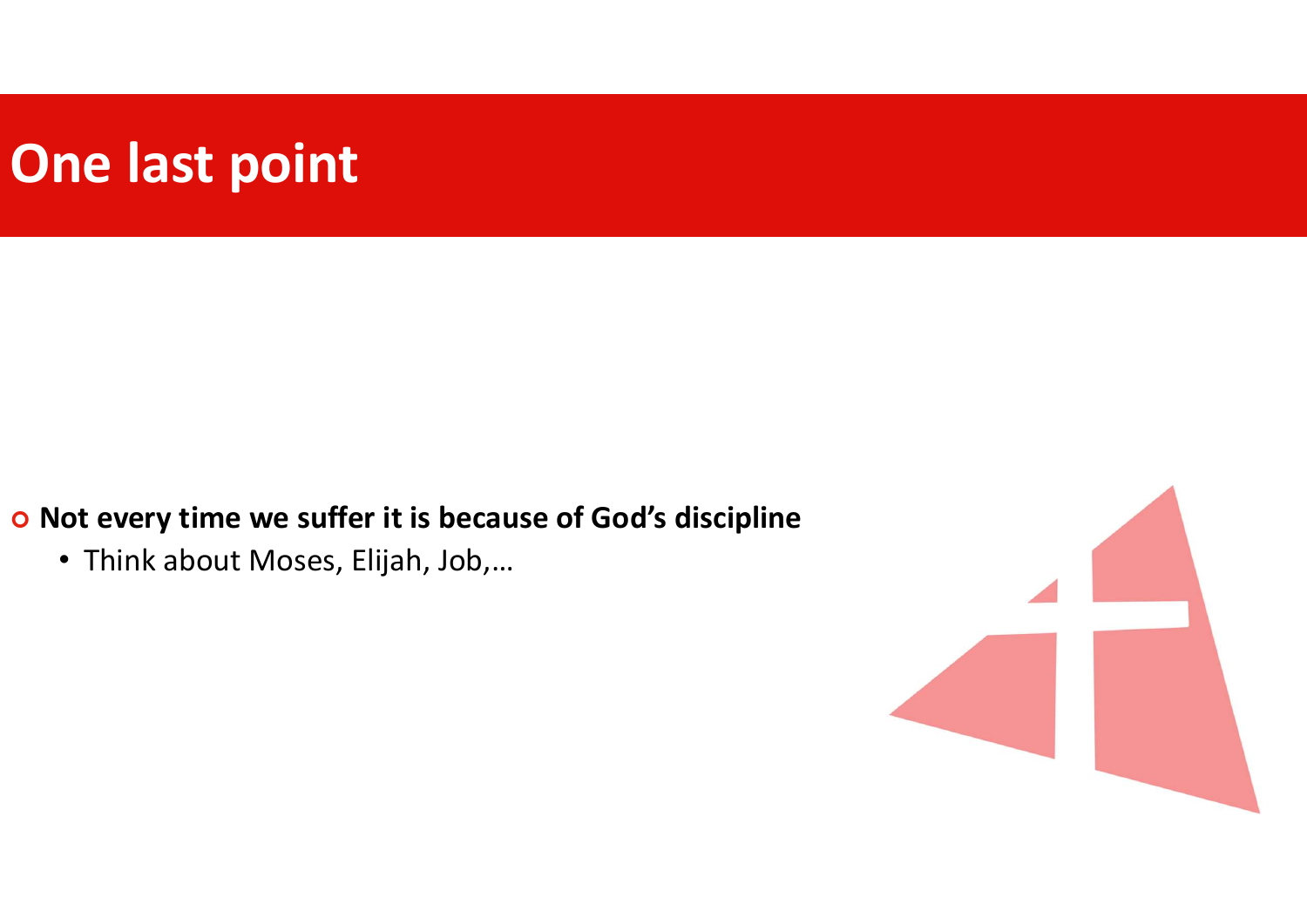## In Conclusion

God's discipline is a blessing

o But we do have a choice how we respond to it